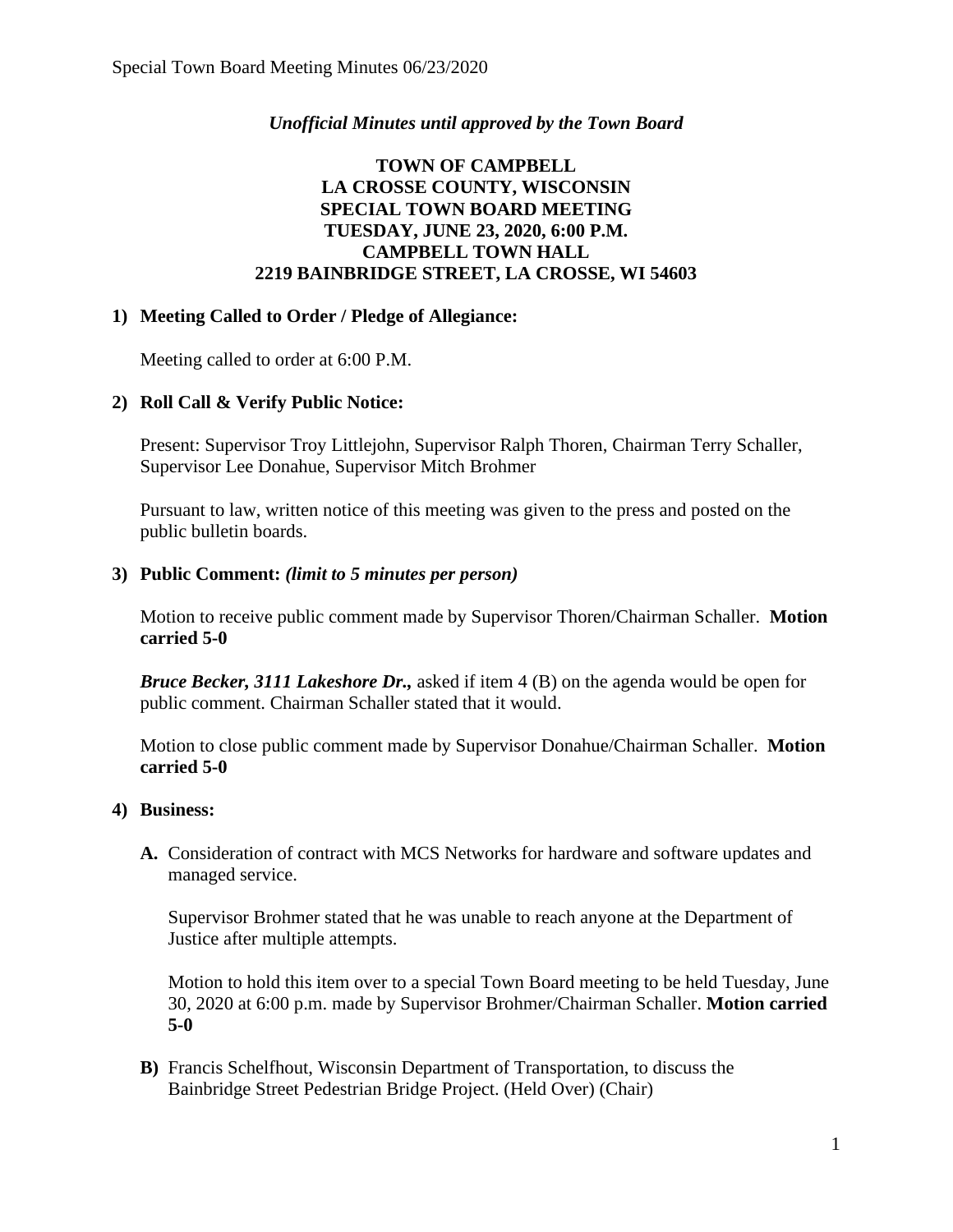Mr. Schelfhout stated that after the Town reviewed the maintenance agreement, the project was narrowed down to three alternatives. The first alternative being a complete deck and fencing replacement paid for by the DOT, with the Town responsible for lighting costs at approximately \$45,000. The Town would then take over responsibility for the overpass. The second alternative would be to tear down the structure and construct a sidewalk over the County B bridge, connecting to Olivet Court. This alternative would be completely funded by the DOT. The third alternative would be to tear down the structure and construct a sidewalk over the County BW bridge and down Lakeshore Drive. This alternative would be completely funded by the DOT.

Motion to receive public comment made by Supervisor Brohmer/Chairman Schaller. **Motion carried 5-0**

*Bruce Becker, 3111 Lakeshore Dr.,* asked about the total cost of the deck replacement and who would be responsible for the cost of the approaches. Mr. Schelfhout replied that the cost to replace the decking would be approximately \$507,000 and the approaches are the Town's responsibility.

Chairman Schaller asked if the Town could bid the lighting costs out separately from the deck replacement project. Mr. Schelfhout stated that it would probably be complicated and not in the Town's best interest due to the placement of conduit in the concrete during the construction process.

Police Chief Gavrilos stated that he wanted to make it clear to everyone that if the Town Board chooses to go with the deck replacement option, the pedestrian overpass is then the Town's responsibility.

Supervisor Donahue stated that the Town could put aside money every year to make sure funding is available should the structure need repairs in the future.

Clerk Hanan asked about future inspections to the pedestrian bridge. Mr. Schelfhout stated that the DOT would still reserve the right to conduct inspections and would be responsible for inspection costs. The bridge would be inspected at least every four years. It is currently being inspected every two years on the same schedule as the County B and County BW bridges.

Chairman Schaller asked for a show of hands from those in attendance as to who wanted the decking replaced. The majority wanted the decking replaced.

Motion for the DOT to conduct another inspection and remedy all deficiencies identified from the inspection, reconstruct the decking and replace the fencing with the Town being responsible for lighting costs, and to set aside funds yearly for future maintenance costs made by Supervisor Donahue.